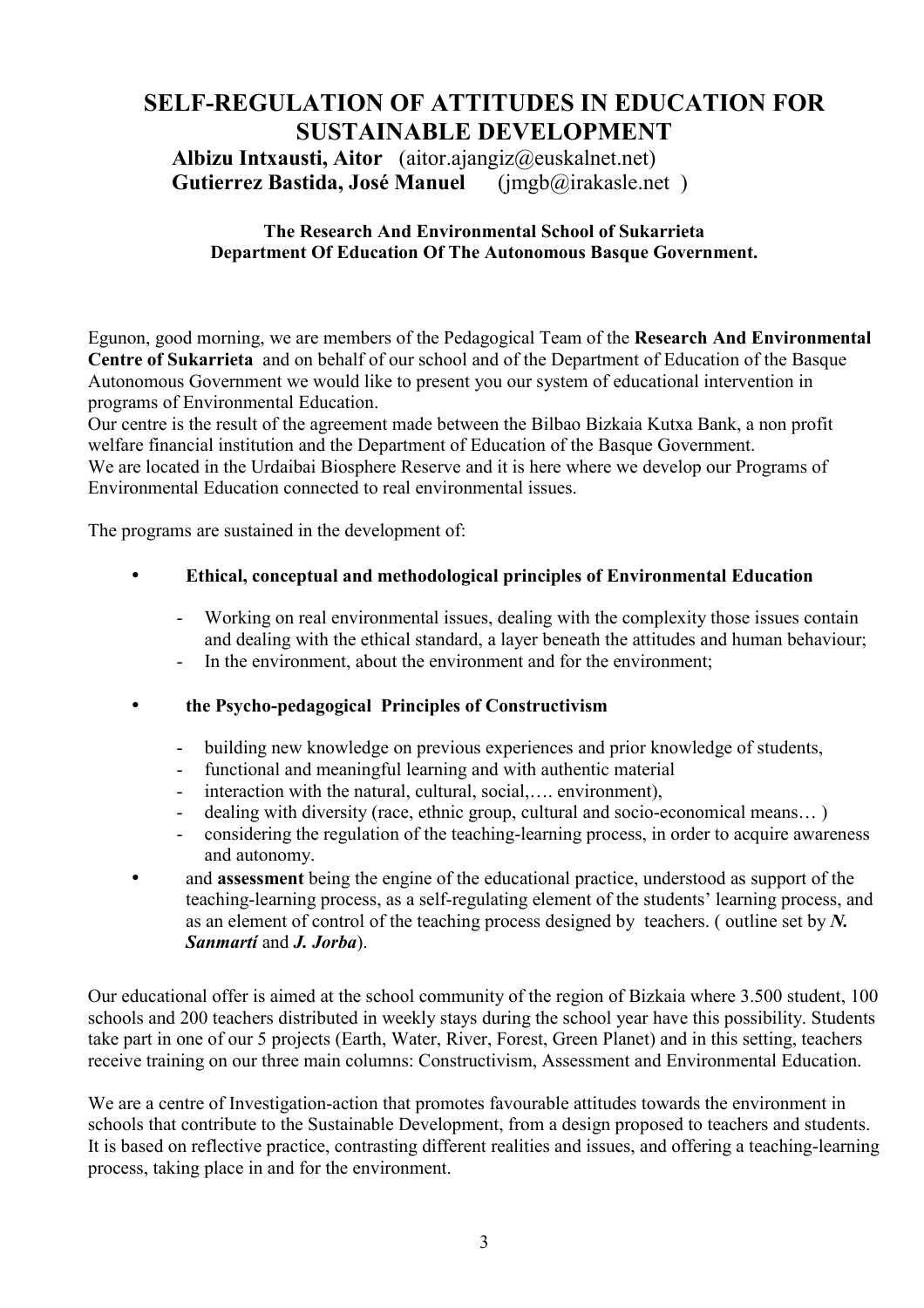### **Teaching-learning modes**

Next, we will briefly describe the outlines of the educational intervention or the teaching –learning mode in programs of environmental education that we propose.

#### **Initial stage**

In this **1ª stage, Initial Diagnostics**, we take into account the students´ prior knowledge about different Environmental Issues in order to sensitise and to cause enough permeability and complicity that makes sharing a program possible. We are speaking then, of an immersion in a program of Environmental Education..

We explore that prior knowledge of the students to detect the **Zone of Proximal Development (***Vigosky***),** this is where we will intervene. The steps of Environmental Education will act as a thermometer in such a way that it will allow us to move closer to the students' needs by making sure that this will be the outcome of an all-around treatment, without neither falling into the consecration of the concepts, nor falling into activism as a consequence of overrating the procedures, nor falling in the alignment of a frivolous indoctrinated conception of the attitudinal change.

## **Procedural stage**

**2ª Stage: Procedural** : In this stage we will undertake the development of the program itself emphasizing the following phases:

#### • **Planning-action.**

Making use of Gowin's V *(adapted)* as a starting point, the objectives shared between students and teacher revolve around three questions:

- $\triangle$  What are we going to do? (Searching for prior knowledge and the objectives of the activity)
- $\cdot$  How are we going to do it? (searching for the attitudinal and methodological component)
- $\cdot$  What are we going to do it for? (searching for the meaning and the purpose of the activity)

This way we will foster:

- $\triangle$  The attention to diversity, welcoming all contributions that come from the group
- $\cdot \cdot$  The representation of the objectives of the activity and the anticipation of the action making sure therefore, of a scaffolding that will allow the acquisition of commitments, a fundamental component in a program of Environmental Education

#### • **Investigation-reflection**

Through interaction with the environment we guarantee the meaningfulness of the material, understanding the environment as a complex and dynamic system where a mountain of interrelations take place among all its components, that are in constant evolution whether they are physical-chemical or social, cultural, economical... . To that effect, a field trip to the environment is our main resource so, The Urdaibai Biosphere Reserve becomes the ideal scenario to do field trips to the Swamp, Forest, Port, River, Coast, Garbage dump... (on- sight view)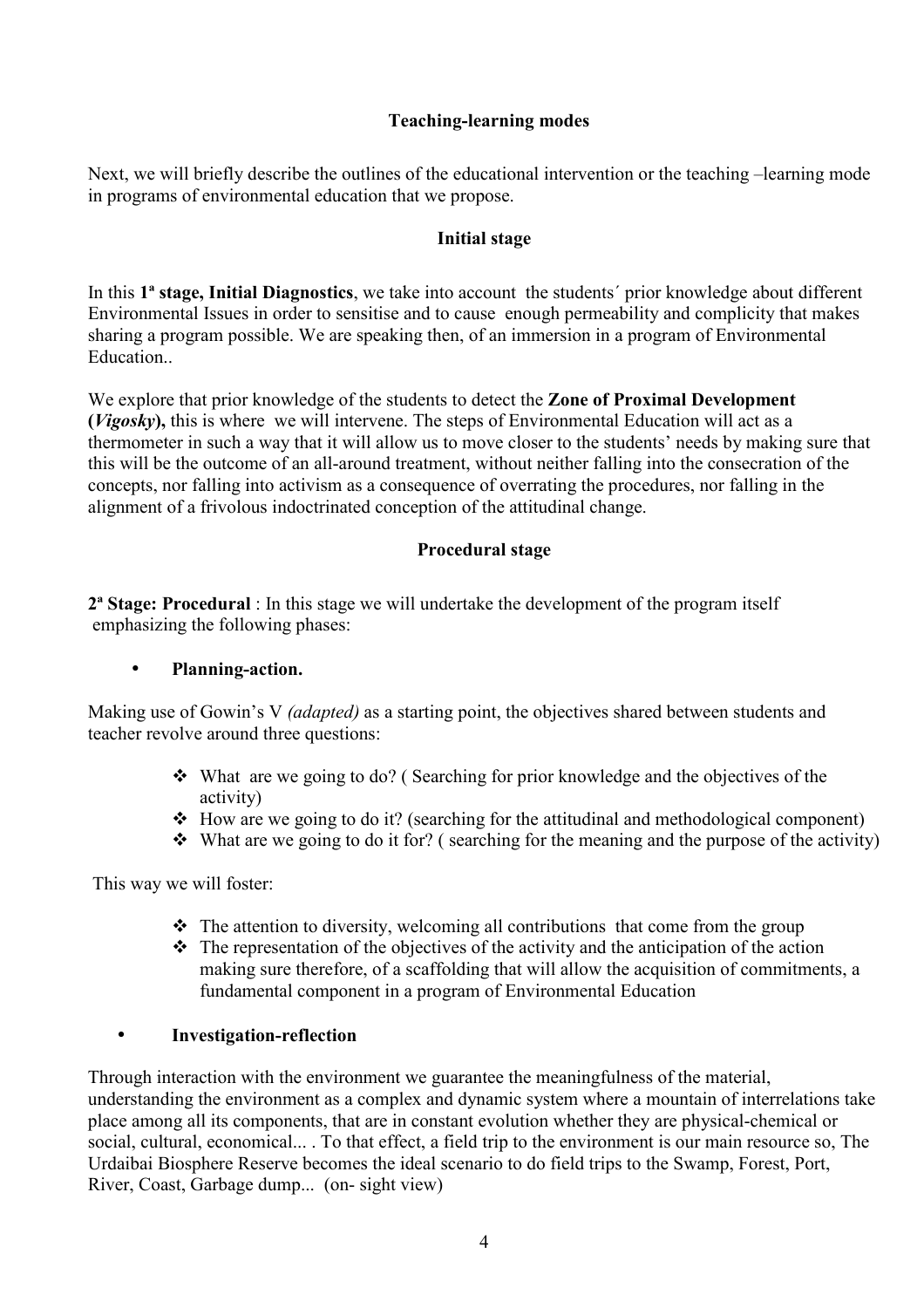We implement this with activities that include data analysis, reflections, group discussion, contrasting views, role play... that will expand the environmental perspective and its issues, as much as the in-depth knowledge as its location in this globalized world. (overall view)

As we advance in the development of the program we begin the joint process of a Content Network (based on Novak´s conceptual maps) where the group incorporates new meanings into their prior knowledge, in the shape of a map, with multiple connections. A graphic representation will emerge that will help with personal and collective construction of knowledge. The teacher will guide with his/her questions the map constructing process, putting in ideas conveyed by students, opening a space for learning among equals and the attention to diversity. Beyond the graphic outcome, what is most important is that a space is offered that will allow the self-regulation and co-regulation of the students, therefore, this will clear the way for building an individual and collective awareness of knowledge (meta-learning).

#### **Final stage**

Among the elements that provide meaning to the accomplishment of activities and learning, the need students have of explaining what they have learnt always turns up, specially the causes and consequences of the issue under consideration and the open practice that will help resolve it. This entails arranging a sensitising campaign whose preparation and staging will serve simultaneously to enhance the meaningfulness of the learning process, assess the achievements and non-achievements and thus, close the cycle.

All in all, to have caused the sensitive, affective and cognitive impact that is directed to induce the attitudinal conflict that stimulates the desired attitudinal change, in this way facilitates or, at least, helps fulfil our dream..., which is, to advance towards a desired future scenario, as an alternative to the current one.

From our experience during these years , we do believe that its possible to change  $(As M<sup>a</sup> Novo, an$ authority concerning environmental education, states).

#### **To finish, why Environmental Education - Constructivism- Assessment?**

Because we understand that constructivism and assessment must bear the weight of Environmental Education and only from the contextualization of the constructivist approach of our programs and the educational intervention (in other words, dealing with prior knowledge, announcement of objectives, foreseeing the action, learning among equals...) and of the regulating mechanisms that assure the conscious knowledge, students will be provided with Responsibility, Commitment, Cooperation, Solidarity, Freedom, Justice, Critical thinking skills... basic values to achieve the final purpose of Environmental Education that we think is:

#### TO EDUCATE PEOPLE THAT WILL HAVE A CAPACITY TO GIVE AN INDIVIDUAL AND JOINT RESPONSE TO CURRENT OR FUTURE ENVIRONMENTAL ISSUES, RATHER THAN BEING CONFINED TO THE APPLICATION OF A SET OF PRESCRIPTIONS.

# **References**

CEEP, Ideas previas y educación ambiental, Fundación BBK y Gobierno Vasco, Bilbao, 1998.

COLL, C., Aprendizaje escolar y construcción del conocimiento, Paidos Educador, Barcelona, 1997.

GUTIERREZ, J.M., La evaluación como autorregulación, Aula de innovación educativa, nº 116, Barcelona, 2002.